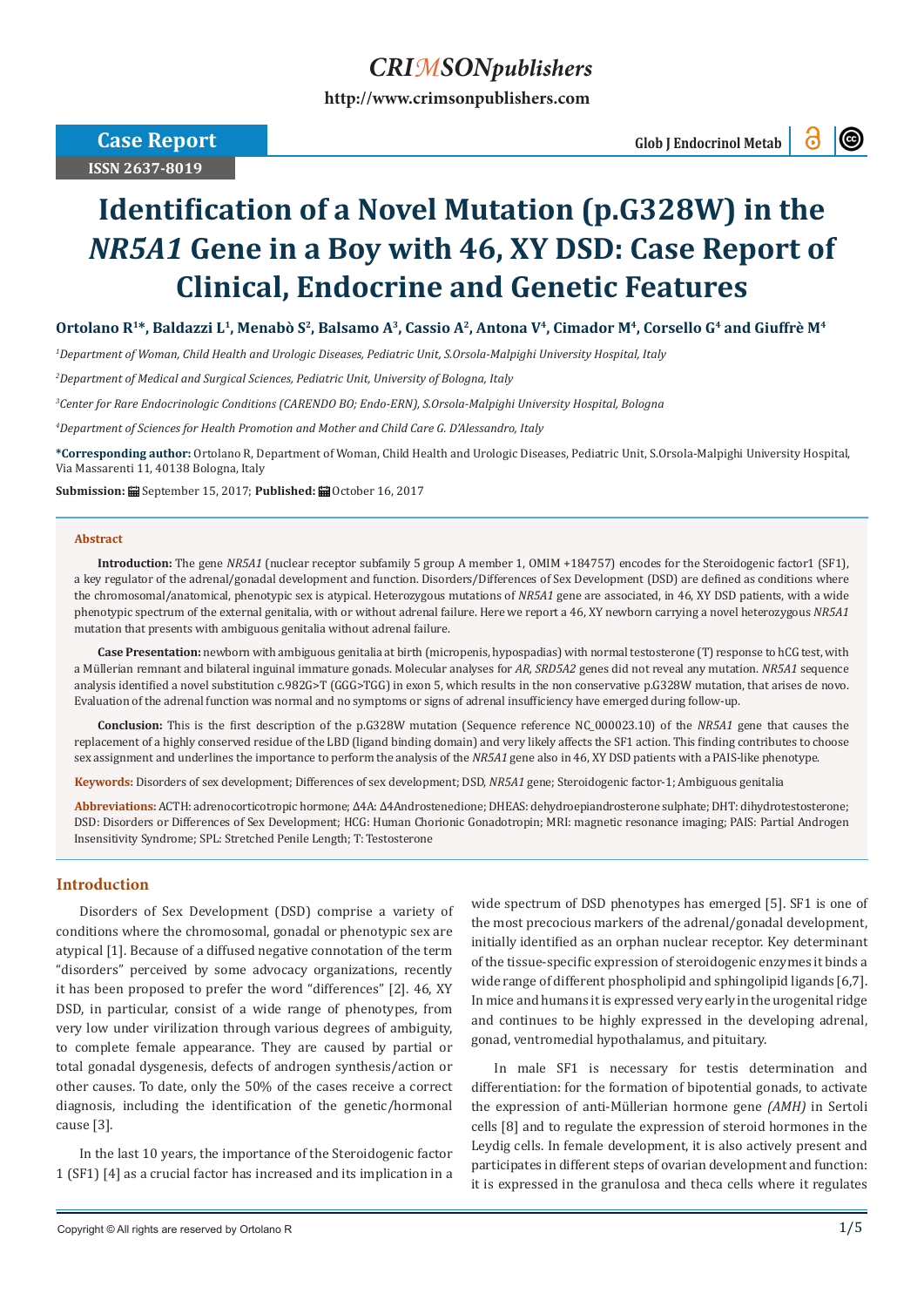genes required for ovarian steroidogenesis and follicle growth maturation [9]. SF1 has 461 amino acids and is encoded by the gene *NR5A1* (nuclear receptor subfamily 5 group A member 1, OMIM + 184757) located at 9q33 and consisting of 7exons.

The SF1 structure typically includes: a DNA binding domain (DBD) with two zinc fingers, a hinge region and a ligand-binding domain (LBD) [10]. *NR5A1* mutations in 46,XY subjects may lead to various degree of undervirilization: first described in patients with Müllerian remnants and primary adrenal failure [11], subsequently over 50 mutations were reported mainly in 46,XY DSD individuals/ infertile males, sometimes also resembling a PAIS/MAIS phenotype, with apparently normal adrenal function [12,13]. 46, XX females with *NR5A1* mutations may present with or without primary adrenal and or ovarian insufficiency [14,15]. The *NR5A1* mutations are usually present in heterozygous condition and very rarely in homozygosity, thus suggesting a potential dosage-dependent action of SF1 [16]. Different penetrance and variable inheritance pattern for *NR5A1* mutations were also well documented among various families, thus indicating a complex phenotype expressivity [3]. This wide range of expressions enlarges the difficulties to establish a direct genotype-phenotype correlation [17] and hampers both the genetic counselling and the decisions making for management at the time of the diagnosis [2].

Any novel findings that enlarge the spectrum of cases is therefore helpful to improve the comprehension of the genotype-phenotype correlation. Here, we report a novel heterozygous substitution c.982G>T (GGG>TGG) in exon 5, which results in the p.G328W mutation, *de novo*, identified in a 46, XY DSD patient with severe undervirilization without adrenal insufficiency.

# **Case Presentation**

The study was undertaken under an institutionally approved ethic protocol and informed consent was obtained from relatives. The patient was born at term by third pregnancy to healthy nonconsanguineous parents. At birth the neonate presented with

ambiguous genitalia: micropenis, single perineal urogenital opening representing a urogenital sinus [2], mild hyperpigmentation of labioscrotal folds without palpable gonads registered as female. Cytogenetic analysis revealed a 46, XY karyotype; therefore the infant was referred to our service at 20 days of life for 46, XY DSD. Physical examination revealed a stretched penile length (SPL) of 1.5cm, a single perineal urogenital opening, and palpable gonads in the labioscrotal folds (Figure 1 a-b). The external masculization score was 5.



**Figure1(a-b):** External genitalia at 1 month of age: 1.5cm phallus, single perineal opening and palpable gonads in the labioscrotal folds.

Hormonal investigations showed a normal testosterone (T) response to hCG test (Table 1), a basal T/Δ4 Androstenedione (T/ Δ4A) ratio of 7, 5, a basal T/dihydrotestosterone (T/DHT) ratio of 9, 5. Evaluation of the adrenal function indicated that basal cortisol (F) and dehydroepiandrosterone sulphate (DHEAS) were within normal ranges (Table 2) and no symptoms or signs of adrenal insufficiency have emerged during follow-up. Pelvic ultrasound showed testicular-like structures inside labioscrotal folds and a Müllerian remnant confirmed by pelvic magnetic resonance imaging (MRI) and by exploratory laparoscopy. Genitography disclosed a structure similar to a closed-end vagina.

**Table 1:** Laboratory response to hCG test at 3 months of life (1000 UI/day of hCG for 3 consecutive days).

|                | <b>FSH</b> | <b>LH</b> | E2    |       | $\mathbf{r}$ | $\Delta$ 4-A | <b>DHT</b> | <b>DHEAS</b> |
|----------------|------------|-----------|-------|-------|--------------|--------------|------------|--------------|
|                | mUI/mL     | mUI/mL    | pg/mL | ng/mL | ng/ml        | ng/mL        | ng/mL      | $\mu$ g/dL   |
| T <sub>0</sub> | 5.6        | 3.69      | $<$ 5 | 0.167 | 1.5          | 0.2          | 0.158      | 6.81         |
| T4             | 2.27       | 0.32      | $<$ 5 | 0.03  | 4.3          | 0.14         | NA         | NA           |

T0=basal value; T4= values at day 4 after hCG administration; E2= estradiol; P=progesterone. NA=not avaible

**Table 2:** Evaluation of gonadal and adrenal basal function.

| <b>Table 2:</b> Evaluation of gondaar and adrenar basar ranction. |                      |                     |             |            |            |                       |                       |                       |                      |                                 |  |
|-------------------------------------------------------------------|----------------------|---------------------|-------------|------------|------------|-----------------------|-----------------------|-----------------------|----------------------|---------------------------------|--|
| Age<br><b>Months</b>                                              | <b>FSH</b><br>mUI/mL | <b>LH</b><br>mUI/mL | E2<br>pg/mL | m<br>ng/mL | D<br>ng/mL | <b>DHEAS</b><br>mg/dL | F at 8:00 AM<br>mg/dL | F at 8:00 PM<br>mg/dL | <b>ACTH</b><br>pg/mL | Renin<br>$\frac{ng}{g}$<br>mL/h |  |
| $\overline{2}$                                                    | 7.41                 | 3.72                | $<$ 5       | 2.03       | 0.145      | 21.03                 | NA                    | <b>NA</b>             | NA                   | NA                              |  |
| 3                                                                 | 4.9                  | 1.74                | < 5         | 0.817      | 0.134      | 24.1                  | 17.13                 | 1.93                  | 67.4                 | 2.51                            |  |

NA=not available; F= cortisol;

**How to cite this article:** Ortolano R, Baldazzi L, Menabò S, Balsamo A, Cassio A, et al. Identification of a Novel Mutation (p.G328W) in the *NR5A1* Gene in a Boy with 46, XY DSD: Case Report of Clinical, Endocrine and Genetic Features. Glob J Endocrinol Metab. 1(1). GJEM.000503. 2017. DOI: [10.31031/GJEM.2017.01.000503](http://dx.doi.org/10.31031/GJEM.2017.01.000503
) 2/5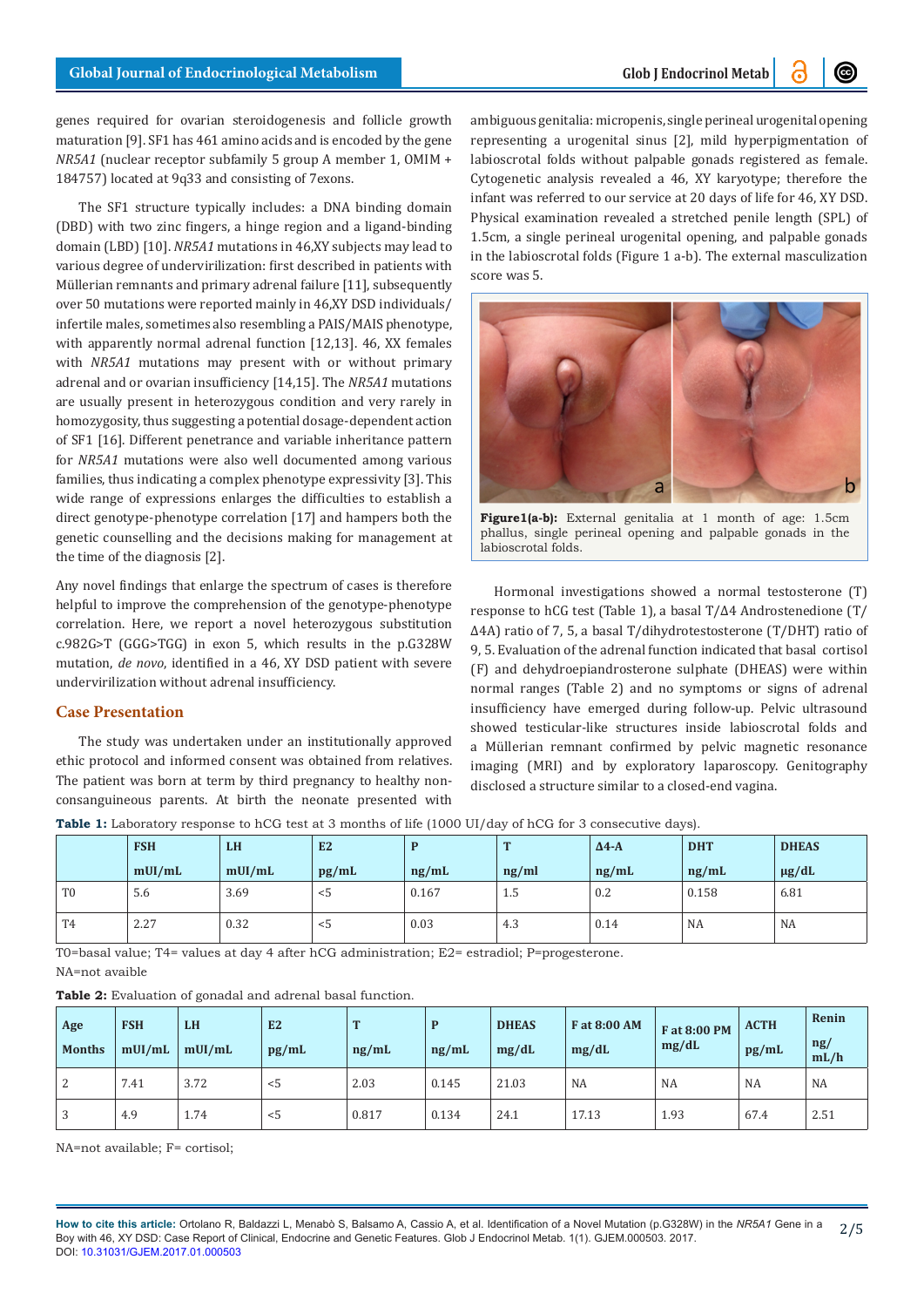(t)

Bilateral gonadal biopsy was performed at 4 months of age and the histological investigation showed: on the right gonad, immature testis with seminiferous tubules with Sertoli cells and only few germ cells; on the left gonad testicular parenchyma with seminiferous tubules containing few germ cells at the basal lamina. A partial gonadal dysgenesis, as suggested by the presence of a Müllerian remnant, cannot be excluded, probably more evident at the gonadal poles not included in the biopsy. No ovarian-like stroma was observed and OCT3/4 and CD117 immuno-hystochemical markers were negative on both gonads.

#### **Methods**

Genital ambiguity was evaluated according to Ahmed et al. [18]. SPL is determined by measuring the distance from the base of the penis under the pubic symphysis to the tip of the glans [19]. Blood samples were drawn in the morning (08:00-09:30 a.m.) Serum levels of LH, FSH, Δ4A, T, DHT, cortisol and ACTH were measured by commercial kits. The human Chorionic Gonadotropin (hCG) stimulation test was performed with recombinant hCG Gonasi© 1000 UI/day of hCG for 3 consecutive days. Genomic DNAs from patient, parents and 2 sisters were purified from peripheral leukocytes by MagNA Pure Compact system (Roche) and analysed by means of PCR and Sanger sequencing of the coding and splicing regions of the genes: *SRY, AR, SRD5A2* and *NR5A1* (list of primers/ PCR conditions will be provided under request).

#### **Results**

Sanger sequencing of the genes *SRY, AR, SRD5A2* did not show any mutation. The analysis of *NR5A1* gene showed an heterozygous substitution c.982G>T (GGG>TGG) in exon 5, which results in the substitution of Glycine with Tryptophan at position 328 (reference Sequence NC\_000023.10): p.G328W; the result was confirmed in two independent PCR/sequencing reactions on both filaments (Figure 2a). Molecular investigation of the family members was negative in all of them, thus this novel variant has originated *de novo*. This novel non-synonymous mutation affects the highly conserved Gly328, located on one of the 2 beta sheets between helix 5 and helix 6 of the LBD (Figure 2b).



**Figure2a:** Electropherogram of the identified mutation: the arrow points to the heterozygous substitution G>T at codon 328 (GGG>TGG).

**Figure2b:** 3D cartoon of the Ligand Binding Domain of the SF1 protein: in magenta the 2 beta sheets between helix 5 -6 and in yellow the Gly 328 residue.

# **Discussion**

We present here an Italian case of 46, XY DSD with ambiguous genitalia at birth that harbors a novel *NR5A1* mutation, without other mutations affecting *AR & SRD5A2* genes. Patient phenotype was compatible with SF1 deficit Type II according Achermann's classification [12]. He presents a normal male testosterone production after hCG test with a partial gonadal dysgenesis suggested by the presence of a Müllerian remnant. This mutation, p.G328W, originates *de novo* and affects a highly conserved and small residue of one of the 2β sheets. Taken together the degree of conservation, the type of substitution (different characteristics between the small Gly compared to the cumbersome Trp) and the *de novo* origin it is likely to speculate that this mutation is involved in the observed phenotype and functional studies of the mutant are in progress.

A different missense mutation affecting the same residue (p.G328V) was recently described in a case 46, XY with severe penoscrotal hypospadias, micropenis, and small inguinal testis without adrenal failure [20]. This patient was assigned male sex and showed spontaneous virilization and male pubertal development but subsequently azoospermia. Functional analysis of the mutant showed a reduction to 8% of wild-type activity on the Cyp11a promotor *in vitro*, thus supporting the hypothesis of an involvement of p.G328W in the observed phenotype, also considering that Valine is much more similar to Glycine than Tryptophan.

The sex initially assigned was female, then changed in male after the hormonal, genetic and psychological evaluations. He was treated with intramuscular administration of 25 mg testosterone enanthate once a month for 3 months [19] with an increase in his penile growth (SPL 3cm).

Surgery was programmed to descend testes and to correct urethral opening. There are reports of 46,XY DSD patients due to heterozygous mutations in the *NR5A1* gene with male sex reassignment, orchidopexy and removal of Müllerian remnant [21]. Some studies [20,22] showed that patients with *NR5A1* mutations could produce sufficient levels of testosterone to enter puberty spontaneously but with potential progressive gonadal dysgenesis resulting in oligo-azoospermia. Therefore it is recommended a regular monitoring of gonadal function in adolescence and adulthood, with eventual early cryopreservation of sperms. The risk for tumor development in patients with *NR5A1* mutations is intrinsically increased due to testicular dysgenesis.

The risk is major on dysgenetic and undescended gonads [5] for the prolonged non-scrotal location of the gonads that has been recognized as an additional risk factor [23]. Our patient presents a gonadal histology characterized by some Sertoli cells and few spermatogonia and Leydig cells as described in other patients with SF1 deficit reported in literature [24,25] and with OCT3/4 negative that should indicate a lower tumor risk. In contrast to the relatively small number of *NR5A*1 changes reported in association with adrenal failure, heterozygous *NR5A1* changes are emerging as a relatively frequent finding in patients with 46, XY DSD without adrenal insufficiency [26]. It has been proposed that genetic events

**How to cite this article:** Ortolano R, Baldazzi L, Menabò S, Balsamo A, Cassio A, et al. Identification of a Novel Mutation (p.G328W) in the *NR5A1* Gene in a Boy with 46, XY DSD: Case Report of Clinical, Endocrine and Genetic Features. Glob J Endocrinol Metab. 1(1). GJEM.000503. 2017. DOI: [10.31031/GJEM.2017.01.000503](http://dx.doi.org/10.31031/GJEM.2017.01.000503
) 3/5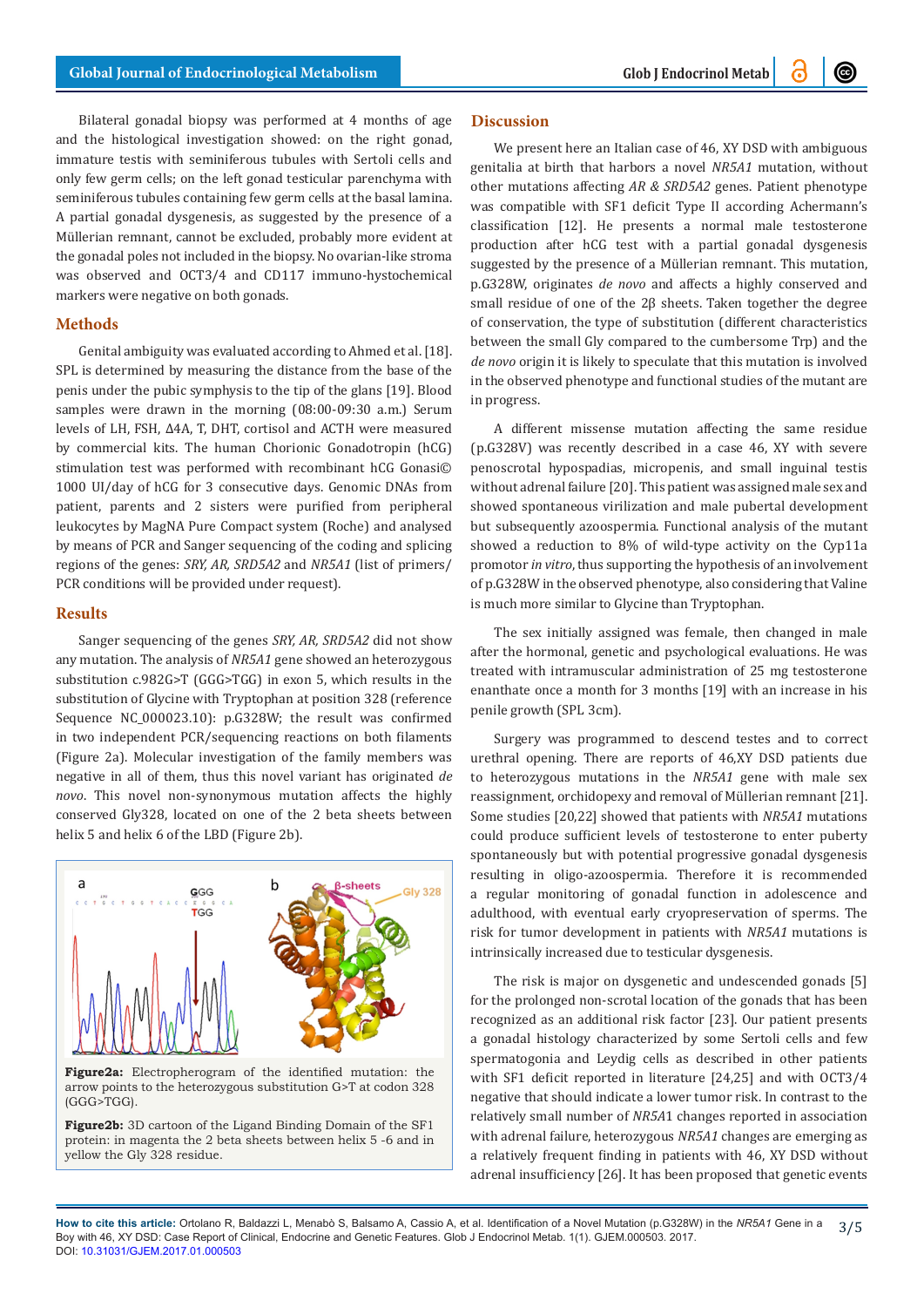leading to haploinsufficiency of *NR5A1* could disrupt testicular development and function, whilst adrenal function remained intact [5].

Evaluation of the adrenal function in our patient showed normal basal cortisol, DHEAS and ACTH without any signs or symptoms of adrenal insufficiency but he will have to perform an ACTH test and follow-up for adrenal function.

# **Conclusion**

Heterozygous *NR5A1* changes are emerging as a relatively frequent finding in patients with 46, XY DSD without adrenal failure [12], like our patient. In some individuals sex assignment is challenging and long-term studies of gender identity and psychosexual functioning are needed [27]. We report a novel mutation of *NR5A1* involving a novel substitution c.982G>T (GGG>TGG) with glycine replacing tryptophan in exon 5 presenting with ambiguous genitalia without adrenal failure. It is the first description of the p.G328W mutation of the *NR5A1* gene, which causes replacement of a highly conserved residue of the ligand binding domain and likely affects SF1 action. This finding helps in choosing sex assignment and underlines the importance of performing the analysis of *NR5A1* gene also in 46, XY DSD patients with a PAIS-like orphan phenotype.

The long-term follow-up will supply useful information to understand if the choice of male sex of rearing has been appropriate. More studies are necessary to understand the phenotype/genotype correlation and to predict spontaneous pubertal development and potential future fertility.

#### **Ethics Approval and Consent to Participate**

The phenotypic data was collected from routine clinical examination and clinical records. Informed written consent for every genetical investigation performed to identify the underlying cause of DSD was obtained in accordance with protocols that comply with the Declaration of Helsinki. Therefore, no ethical approval was necessary.

#### **Consent to Publish**

Written informed consent for publication has been obtained by patient's parents.

#### **Availability of Data and Materials**

DNA samples and biochemical results are stored in the Genetic Laboratory of Bologna and The official clinical chart of Palermo Hospital, respectively and will be available on specific request.

### **Authors ' Contributions**

RO was responsible for the clinical and endocrine evaluation of the patient. BL performed genetic counselling and conducted diagnosis with RO. SM and LB performed the molecular genetics studies of the genes *AR, SRD5A2* and *NR5A1*. RO, BL, AB, AC, MG, GC participated in the design of the study. MC was responsible for laparoscopic and biopsy investigations. RO, BL, MG conceived the study, and participated in its design and coordination and helped

to draft the manuscript. All authors read and approved the final manuscript.

# **Acknowledgement**

We wish to thank Prof Leendert H.J. Loojienga (JNI Afdeling Pathologie Erasmus MC University Medical Center Rotterdam) for his help in histological sample examination.

#### **References**

- 1. [Hughes IA, Houk C, Ahmed SF, Lee PA, \(2006\) Consensus statement on](https://www.ncbi.nlm.nih.gov/pubmed/16624884/) [management of intersex disorders. Arch Dis Child 91\(7\): 554-563.](https://www.ncbi.nlm.nih.gov/pubmed/16624884/)
- 2. [Lee PA, Nordenström A, Houk CP, Ahmed SF, Auchus R, et al. \(2016\)](https://www.ncbi.nlm.nih.gov/pubmed/26820577) [Global DSD Update Consortium: Global Disorders of Sex Development](https://www.ncbi.nlm.nih.gov/pubmed/26820577) [Update since 2006: Perceptions, Approach and Care. Horm Res Paediatr](https://www.ncbi.nlm.nih.gov/pubmed/26820577) [85\(3\): 158-180.](https://www.ncbi.nlm.nih.gov/pubmed/26820577)
- 3. [Ostrer H \(2014\) Disorders of Sex Development \(DSDs\): an update. J Clin](https://www.ncbi.nlm.nih.gov/pubmed/24758178) [Endocrinol Metab 99\(5\): 1503-1509.](https://www.ncbi.nlm.nih.gov/pubmed/24758178)
- 4. [Luo X, Ikeda Y, Parker KL \(1994\) A cell-specific nuclear receptor is](https://www.ncbi.nlm.nih.gov/pubmed/8187173) [essential for adrenal and gonadal development and sexual differentiation.](https://www.ncbi.nlm.nih.gov/pubmed/8187173) [Cell 77\(4\): 481-490.](https://www.ncbi.nlm.nih.gov/pubmed/8187173)
- 5. [Ferraz-de Souza B, Lin L, Acherman JC \(2011\) Steroidogenic Factor-1](https://www.ncbi.nlm.nih.gov/pubmed/21078366) [\(SF-1, NR5A1\) and human diseases. Mol Cell Endocrinol 336\(1-2\): 198-](https://www.ncbi.nlm.nih.gov/pubmed/21078366) [205.](https://www.ncbi.nlm.nih.gov/pubmed/21078366)
- 6. [Urs AN, Dammer E, Kelly S, Wang E, Merrill AH, et al. \(2007\) Steroidogenic](https://www.ncbi.nlm.nih.gov/pubmed/17196738) [factor-1 is a sphingolipid binding protein. Mol Cell Endocrinol 265\(266\):](https://www.ncbi.nlm.nih.gov/pubmed/17196738) [174-178.](https://www.ncbi.nlm.nih.gov/pubmed/17196738)
- 7. [Sablin EP, Blind RD, Krylova IN, Ingraham JG, Cai F, et al. \(2009\) Structure](https://www.ncbi.nlm.nih.gov/pubmed/18988706) [of SF-1 bound by different phospholipids: evidence for regulatory](https://www.ncbi.nlm.nih.gov/pubmed/18988706) [ligands. Mol Endocrinol 23\(1\): 25-34.](https://www.ncbi.nlm.nih.gov/pubmed/18988706)
- 8. [Shen WH, Moore CC, Ikeda Y, Parker KL, Ingraham HA \(1994\) Nuclear](https://www.ncbi.nlm.nih.gov/pubmed/8205615) [receptor steroidogenic factor 1 regulates the müllerian inhibiting](https://www.ncbi.nlm.nih.gov/pubmed/8205615) [substance gene: a link to the sex determination cascade. Cell 77\(5\): 651-](https://www.ncbi.nlm.nih.gov/pubmed/8205615) [661.](https://www.ncbi.nlm.nih.gov/pubmed/8205615)
- 9. [Buaas FW, Gardiner JR, Clayton S, Val P, Swain A \(2012\) In vivo evidence](https://www.ncbi.nlm.nih.gov/pubmed/23136395) [for the crucial role of SF1 in steroid-producing cells of the testis, ovary](https://www.ncbi.nlm.nih.gov/pubmed/23136395) [and adrenal gland. Development 139\(24\): 4561-4570.](https://www.ncbi.nlm.nih.gov/pubmed/23136395)
- 10.[Hoivik EA, Lewis AE, Aumo L, Bakke M \(2010\) Molecular aspects of](https://www.ncbi.nlm.nih.gov/pubmed/19616058) [steroidogenic factor 1 \(SF-1\). Mol Cell Endocrinol 315\(1-2\): 27-39.](https://www.ncbi.nlm.nih.gov/pubmed/19616058)
- 11.[Achermann JC, Ito M, Ito M, Hindmarsh PC, Jameson JL \(1999\) A mutation](https://www.ncbi.nlm.nih.gov/pubmed/10369247) [in the gene encoding steroidogenic factor-1 causes XY sex reversal and](https://www.ncbi.nlm.nih.gov/pubmed/10369247) [adrenal failure in humans. Nat Genet 22\(2\): 125-126.](https://www.ncbi.nlm.nih.gov/pubmed/10369247)
- 12.[Köhler B, Lin L, Ferraz-de-Souza B, Wieacker P, Heidemann P, et al.](https://www.ncbi.nlm.nih.gov/pubmed/17694559) [\(2008\) Five novel mutations in steroidogenic factor 1 \(SF1, NR5A1\) in](https://www.ncbi.nlm.nih.gov/pubmed/17694559) [46,XY patients with severe underandrogenization but without adrenal](https://www.ncbi.nlm.nih.gov/pubmed/17694559) [insufficiency. Hum Mutat 29\(1\): 59-64.](https://www.ncbi.nlm.nih.gov/pubmed/17694559)
- 13. [Coutant R, Mallet D, Lahlou N, Bouhours-Nouet N, Guichet A, et al. \(2007\)](https://www.ncbi.nlm.nih.gov/pubmed/17488792) [Heterozygous mutation of steroidogenic factor-1 in 46, XY subjects may](https://www.ncbi.nlm.nih.gov/pubmed/17488792) [mimic partial androgen](https://www.ncbi.nlm.nih.gov/pubmed/17488792) insensitivity syndrome. J Clin Endocrinol Metab [92\(8\): 2868-2873.](https://www.ncbi.nlm.nih.gov/pubmed/17488792)
- 14. [Lourenço D, Brauner R, Lin L, De Perdigo A, Weryha G, et al. \(2009\)](http://europepmc.org/abstract/med/19246354) [Mutations in NR5A1 associated with ovarian insufficiency. N Engl J Med](http://europepmc.org/abstract/med/19246354) [360\(12\): 1200-1210.](http://europepmc.org/abstract/med/19246354)
- 15. [Camats N, Pandey AV, Fernández-Cancio M, Andaluz P, Janner M, et](https://www.ncbi.nlm.nih.gov/pubmed/22549935) [al. \(2012\) Ten novel mutations in the NR5A1 gene cause disordered](https://www.ncbi.nlm.nih.gov/pubmed/22549935) [sex development in 46,XY and ovarian insufficiency in 46,](https://www.ncbi.nlm.nih.gov/pubmed/22549935) XX individuals. J [Clin Endocrinol Metab 97\(7\): E1294-306.](https://www.ncbi.nlm.nih.gov/pubmed/22549935)
- 16.[Achermann JC, Ozisik G, Ito M, Orun UA, Harmanci K, et al. \(2002\)](https://www.ncbi.nlm.nih.gov/pubmed/11932325) [Gonadaldetermination and adrenal development are regulated by the](https://www.ncbi.nlm.nih.gov/pubmed/11932325) [orphan nuclear receptor steroidogenic factor-1, in a dose-dependent](https://www.ncbi.nlm.nih.gov/pubmed/11932325) [manner. J Clin Endocrinol Metab 87\(4\): 1829-1833.](https://www.ncbi.nlm.nih.gov/pubmed/11932325)

**How to cite this article:** Ortolano R, Baldazzi L, Menabò S, Balsamo A, Cassio A, et al. Identification of a Novel Mutation (p.G328W) in the *NR5A1* Gene in a Boy with 46, XY DSD: Case Report of Clinical, Endocrine and Genetic Features. Glob J Endocrinol Metab. 1(1). GJEM.000503. 2017. DOI: [10.31031/GJEM.2017.01.000503](http://dx.doi.org/10.31031/GJEM.2017.01.000503
) 4/5